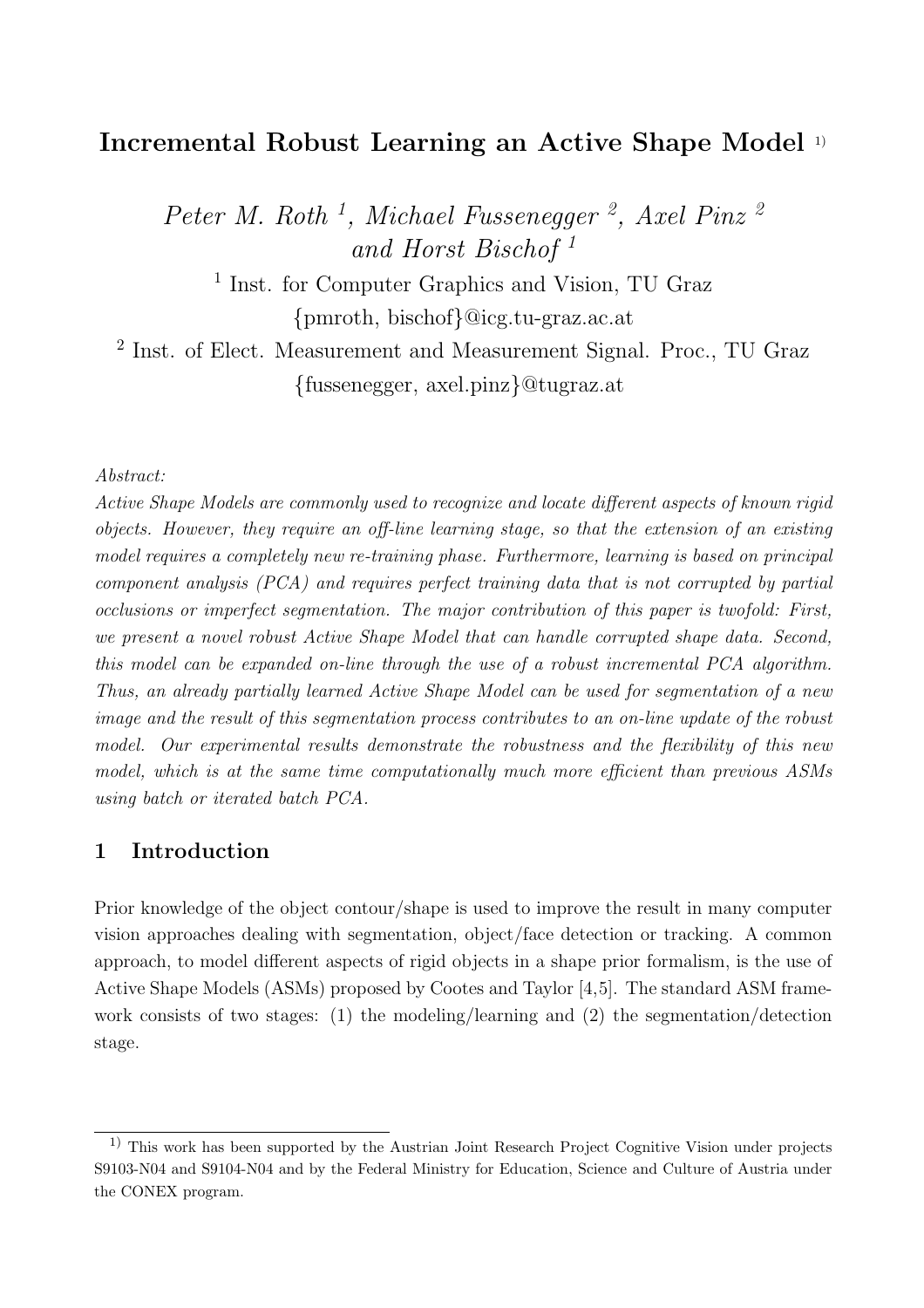In this paper we use a level set segmentation framework. Level set representation [13] is an established technique for image segmentation. Over the years several different level set models of ASMs have been presented (i.e., [6,16]). In particular, we use the level set representation of Rousson and Paragios [16]. To avoid unnecessary computation time and numerical errors, we work with the level set shape representation and avoid a conversion to the classical landmark point representation used in [5].

In the learning stage, a set of registered training shapes is used to model different aspects of a model. Generally ASM approaches use a batch (off-line) version of Principal Component Analysis (PCA) [10, 14] for learning, that has two main disadvantages: (1) the approach is not robust in the recognition nor in the training (but, we receive data that is corrupted by partial occlusions or imperfect segmentation) and (2) all training data has to be provided a priori, thus, the shape model cannot be incrementally extended as new segmentations become available.

Various approaches have been proposed to introduce robustness in the recognition stage  $(e.g., [1, 11, 15])$ . For these methods it is assumed that the samples in the learning stage are undisturbed. Robust learning is a more difficult problem, since there is no previous knowledge that can be used to estimate outliers. Thus, several methods have been proposed to robustly extract the principal axes in the presence of outliers [7,21]. Other approaches use robust M-estimator [7] or are based on the EM formulation of PCA [17, 18, 20]. Using such a robust approach in our system has two advantages: (1) the robust reconstruction from the ASM allows a much better segmentation of occluded objects and (2) robust learning on the better segmentation results provides a much better ASM.

Not all input data may be given in advance and huge data sets can not be processed by the standard ASMs using batch PCA. To solve this problem, we use an incremental PCA approach in our ASM. Applying an incremental method, we can efficiently build and update an ASM that is used for the segmentation process, i.e., we can use the partially learned ASM to perform segmentation and use the segmentation result to retrain the ASM. Different incremental PCA approaches have been proposed that are based on incremental SVD-updating (e.g., [2, 3, 8]). Recently even robust and incremental [12, 19] approaches have been proposed. In particular we apply a simplified version of the approach of Skočaj and Leonardis [19] to learn the Active Shape Model that will be explained in Section 2.2.

Applying this incremental and robust PCA method, we need only a small data set to initialize our ASM. This first consistent model provides shape priors for the segmentation process. Furthermore, the Active Shape Model can be successively updated with new, even corrupted data from the segmentation process.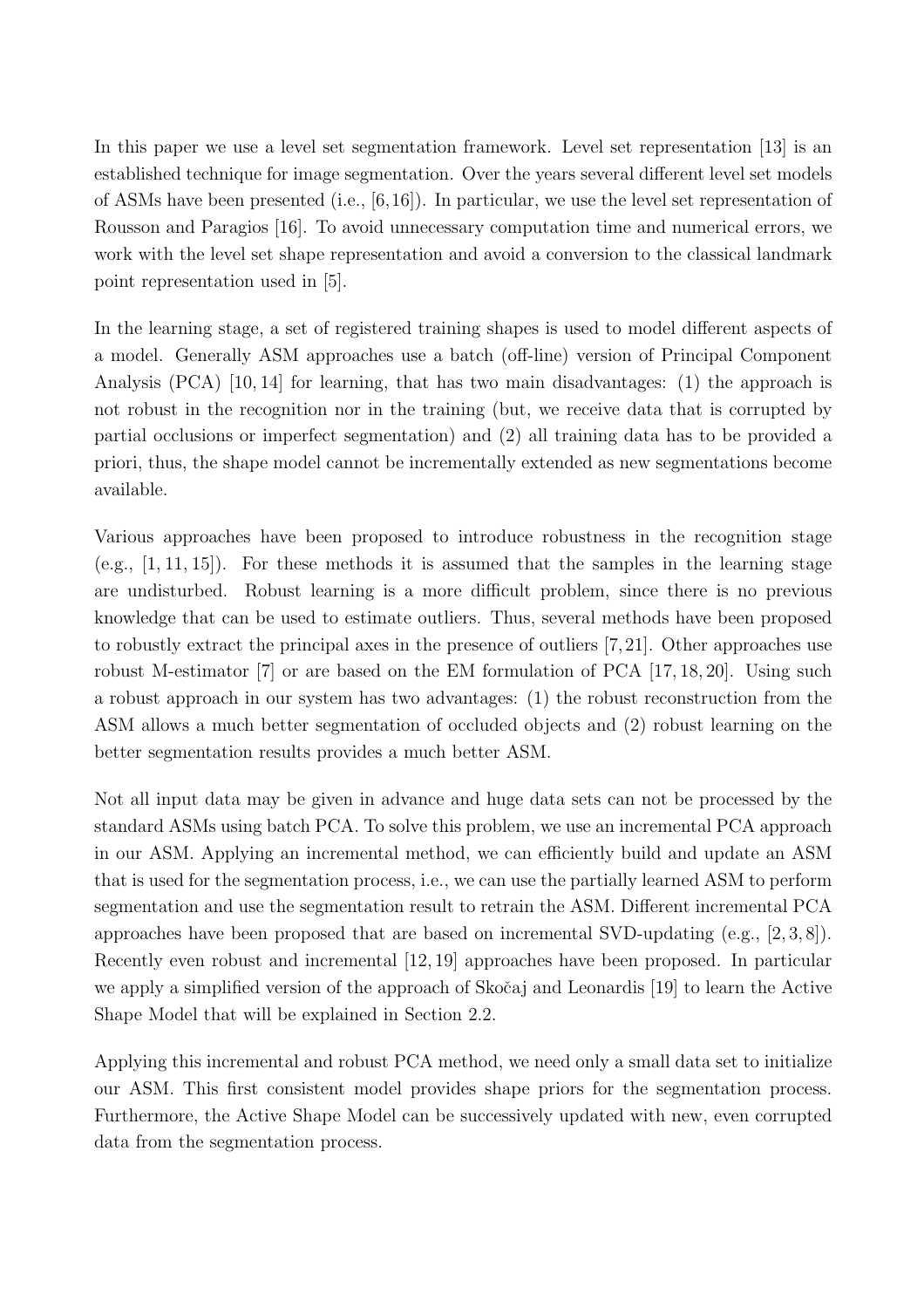The outline of the paper is as follows: Section 2 shows our system and gives a short description of its components. In Section 2.1, we describe the shape registration. In Section 2.2, we introduce in detail the Robust Incremental PCA. Experiments are presented in Section 3 and finally, conclusions are drawn in Section 4.

### 2 Incremental Robust Active Shape Model

Figure 1 depicts our proposed method, which is split into two components: The segmentation module based on the level set segmentation framework by Rousson and Paragios [16] and our novel ASM module.

The output of the segmentation module is the distance function  $\Phi(\mathbf{x})$ ,  $\Phi : \Omega \to \mathbb{R}$ , with  $\Phi(\mathbf{x}) > 0$ , if x lies in the shape and  $\Phi(\mathbf{x}) < 0$ , if x lies out of the shape.  $\Omega$  is the image domain and x denotes a pixel in  $\Omega$ . In our system, we use this shape representation by Rousson and Paragios [16] instead of the landmark representation used in [4,5] to have the same shape representation in both modules, avoiding unnecessary computation time and numerical errors. However, our ASM can be easily adapted to other shape representations for use with other segmentation approaches.

In a first step, the ASM module is initialized with a training set of non corrupted, aligned shapes characterizing different aspects of an object to learn a first Active Shape Model. This learned ASM is then used in the segmentation process. After each level set iteration step the current result  $\Phi_i$  is passed from the segmentation module to the ASM module. A registration process (Section 2.1) applies a transformation  $\mathcal A$  on  $\Phi_i$  to map it with  $\Phi_M$  in the best way.  $\Phi_M$  is the mean shape calculated over the already learned shapes.  $\Phi_i$  is then projected to the eigenspace and robustly reconstructed (Section 2.2). The reconstruction  $\tilde{\Phi}_i$  is passed to the segmentation module and used as shape prior in the next level set iteration step. This is repeated until the segmentation process ends. The final result is used to update and improve our ASM (Section 2.2).

#### 2.1 Shape registration

For the shape registration, we assume a global deformation  $A$  between  $\Phi_M$  (the mean shape) and  $\Phi$  (the new shape) that involves the parameters  $[\mathcal{A} = (s; \theta; \mathbf{T})]$  with a scale factor s, a rotation angle  $\theta$  and a translation vector **T** [16]. The objective function

$$
E(\Phi_M, \Phi(\mathcal{A})) = \int_{\Omega} \rho(s\Phi_M - \Phi(\mathcal{A}))d\mathbf{x},\tag{1}
$$

where  $\rho$  is a dissimilarity measure, can be used to recover the optimal registration parameters.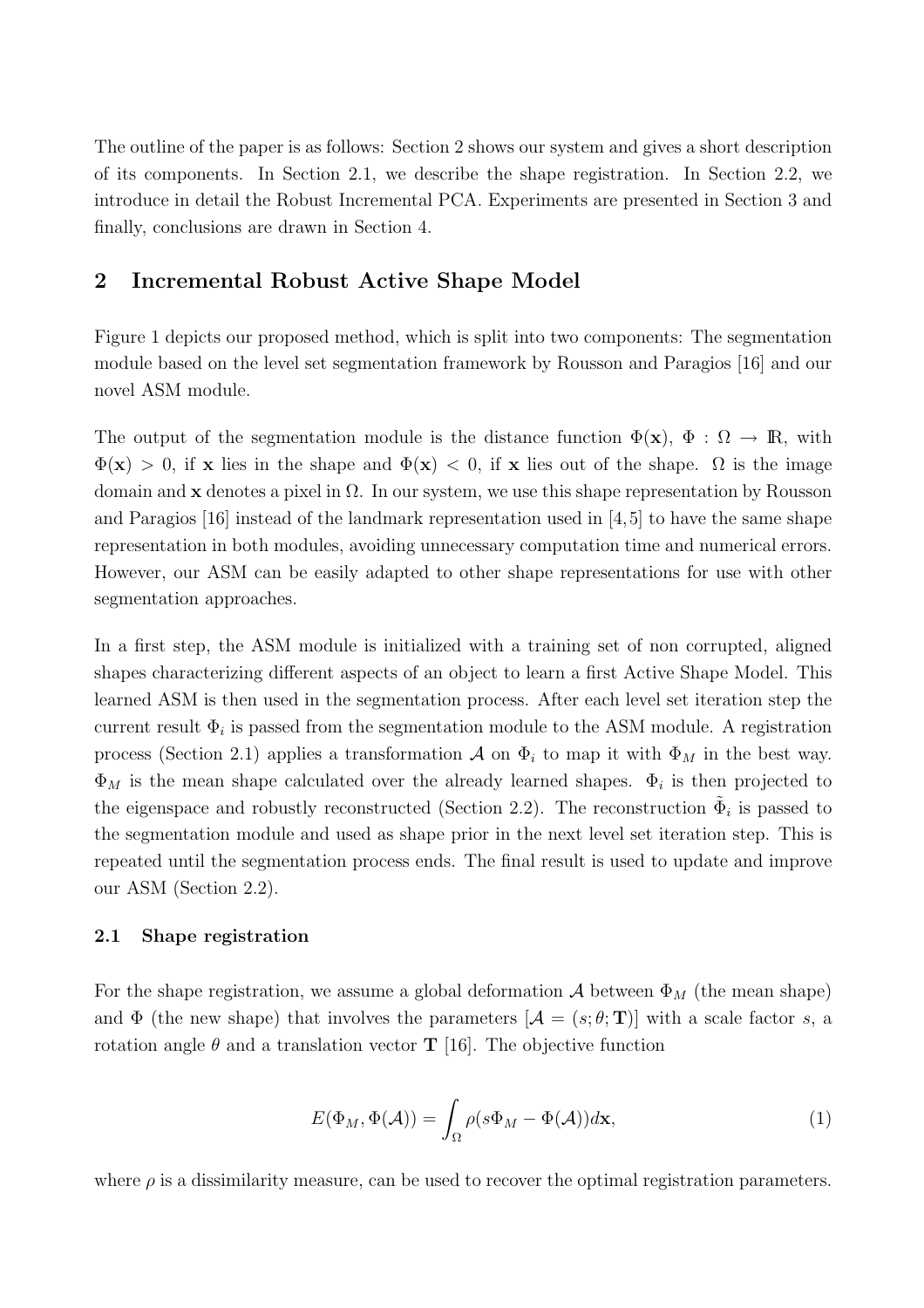

Figure 1: Our System consisting of 2 components: The level set segmentation [16] and our novel Active Shape Model.

The rigid transformation A is dynamically updated to map  $\Phi_M$  and  $\Phi$  in the best way. For the dissimilarity measure  $\rho$ , we use the square differences

$$
\forall \mathbf{x} \in \Omega : \rho(s\Phi_M - \Phi(\mathcal{A})) = (s\Phi_M - \Phi(\mathcal{A}))^2.
$$
 (2)

Thus, the calculus of variations for the parameters of  $A$  yields the system

$$
\frac{\partial s}{\partial t} = 2 \int_{\Omega} (s\Phi_M - \Phi(\mathcal{A})) (\Phi_M - \nabla \Phi(\mathcal{A}) \frac{\partial}{\partial s} \mathcal{A}) d\mathbf{x} \n\frac{\partial \theta}{\partial t} = 2 \int_{\Omega} (s\Phi_M - \Phi(\mathcal{A})) (-\nabla \Phi(\mathcal{A}) \frac{\partial}{\partial \theta} \mathcal{A}) d\mathbf{x} \n\frac{\partial \mathbf{T}}{\partial t} = 2 \int_{\Omega} (s\Phi_M - \Phi(\mathcal{A})) (-\nabla \Phi(\mathcal{A}) \frac{\partial}{\partial \mathbf{T}} \mathcal{A}) d\mathbf{x}.
$$
\n(3)

Figure  $2(a-c)$  shows three example shapes. Figures  $2(d)$  and  $2(e)$  show all three shape contours before and after the registration process.



Figure 2: Three example shapes before and after registration.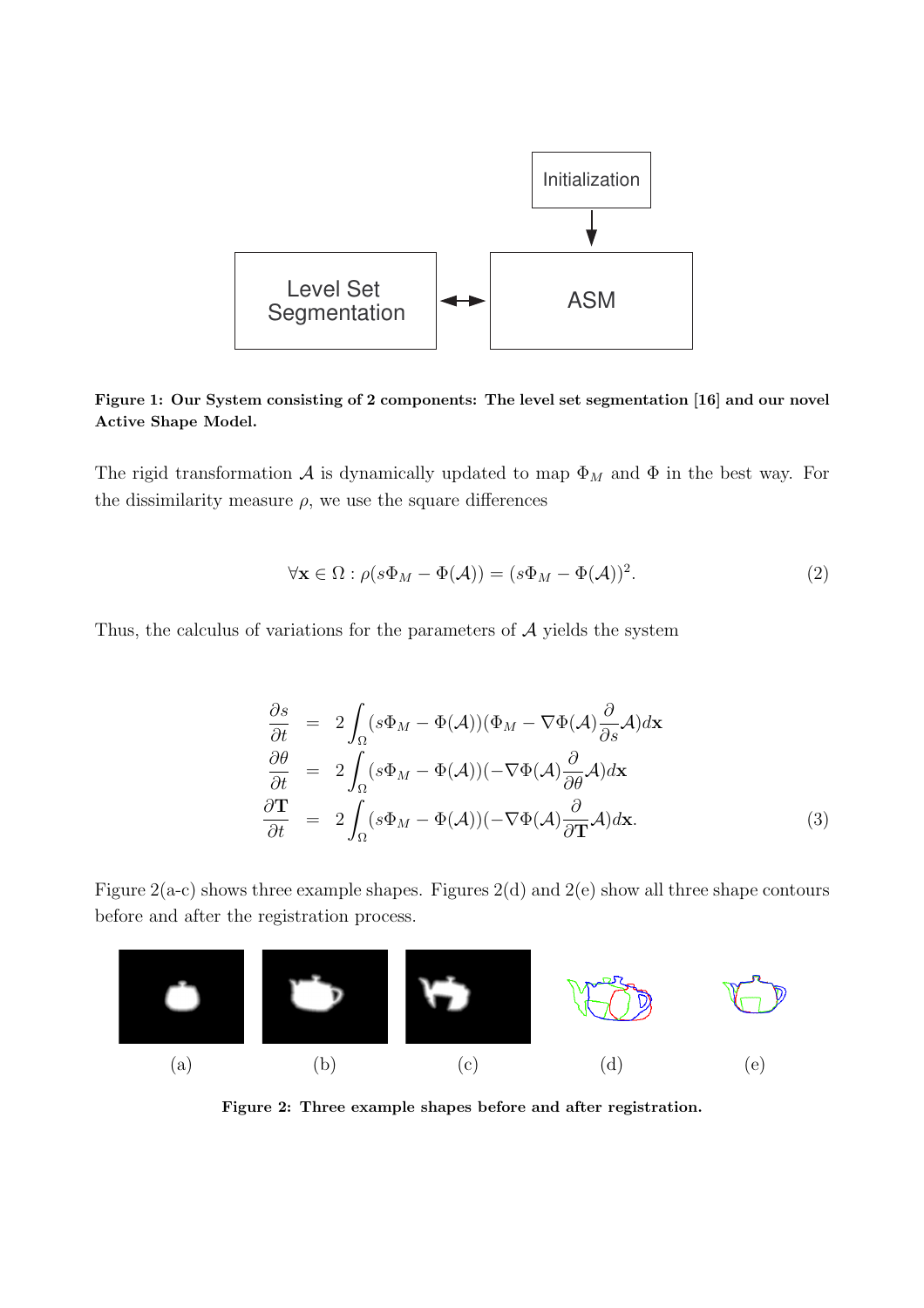#### 2.2 Robust Incremental PCA

For batch PCA all training images are processed simultaneously. Therefore a fixed set of input images  $\mathbf{X} = [\mathbf{x}_1, \dots \mathbf{x}_n] \in \mathbb{R}^{m \times n}$  is given, where  $\mathbf{x}_i \in \mathbb{R}^m$  is an individual image represented as vector; it is assumed that **X** is mean normalized. Let  $\mathbf{Q} \in \mathbb{R}^{m \times m}$  be the covariance matrix of **X**, then the subspace  $\mathbf{U} = [\mathbf{u}_1, \dots, \mathbf{u}_n] \in \mathbb{R}^{m \times n}$  can be computed by solving the eigenproblem for Q or more efficiently by solving SVD of X.

For incremental learning, the training images are taken sequentially. Assuming that an eigenspace was already built from *n* images, at step  $n + 1$  the current eigenspace can be updated in the following way [19]: First, the new image  $x$  is projected in the current eigenspace  $\mathbf{U}^{(n)}$  and the image is reconstructed:  $\tilde{\mathbf{x}}$ . The residual vector  $\mathbf{r} = \mathbf{x} - \tilde{\mathbf{x}}$  is orthogonal to the current basis  $\mathbf{U}^{(n)}$ . Thus, a new basis  $\mathbf{U}'$  is obtained by enlarging  $\mathbf{U}^{(n)}$  by r that represent the current images as well as the new sample. Next, batch PCA is performed on the corresponding low-dimensional space  $A'$  and the eigenvectors  $U''$ , the eigenvalues  $\lambda''$  and the mean  $\mu''$  are obtained. To update the subspace the coefficients are projected in the new basis  $\mathbf{A}^{(n+1)} = \mathbf{U}''^T (\mathbf{A}' - \boldsymbol{\mu}'' \mathbf{1})$  and the subspace is rotated:  $\mathbf{U}^{(n+1)} = \mathbf{U}' \mathbf{U}''$ . Finally, the mean  $\mu^{(n+1)} = \mu^{(n)} + U'\mu''$  and the eigenvalues  $\lambda^{(n+1)} = \lambda''$  are updated. In each step the dimension of the subspace is increased by one. To preserve the dimension of the subspace the least significant principal vector may be discarded [9].

This method can be extended in a robust manner, i.e., corrupted input images may be used for incrementally updating the current model. Therefore outliers in the current image are detected and replaced by more confident values: First, an image is projected to the current eigenspace using the robust approach [11] and the image is reconstructed. Second, outliers are detected by pixel-wise thresholding (based on the expected reconstruction error) the original image and its robust reconstruction. Finally, the outlying pixel values are replaced by the robustly reconstructed values.

### 3 Experiments

For the experiments, we have created several different data sets: African man, elephant and octopus (Figure 3). For initialization we used 40 to 80 images that are obtained using a turn-table and a homogeneous background, such that we can use the level set segmentation without any shape-prior (Figure 3(a)-(c)). Additionally, more complex images (hand held presentations of the objects with cluttered background) are acquired and used to demonstrate the incremental update and robustness of the method (Figure  $3(d)-(e)$ ).

First, we show the increasingly better segmentation results when incrementally updating the current model with new obtained shapes. Thus, Figure 4 depicts different level set segmenta-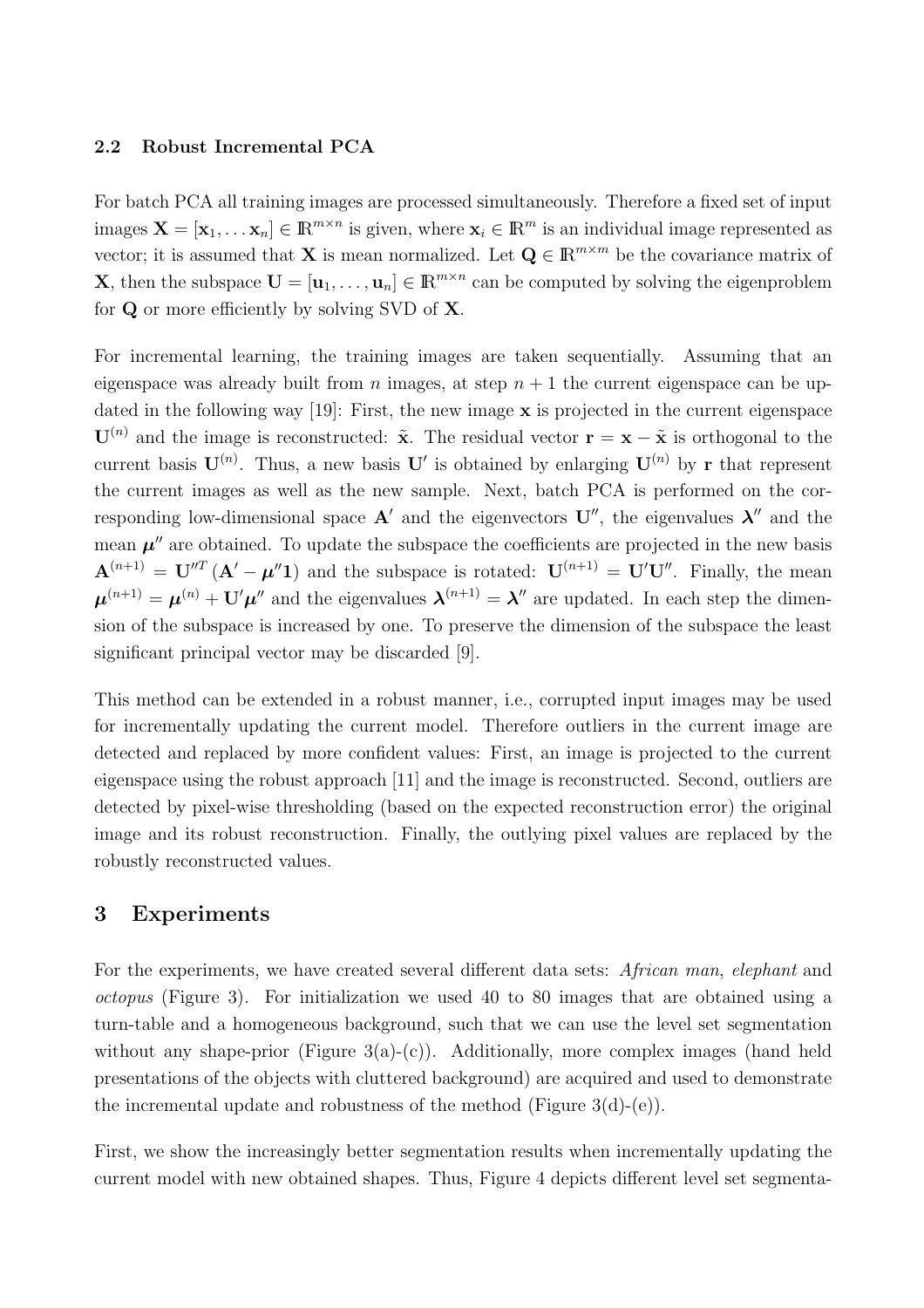

Figure 3: Examples of our data sets: African man, elephant and octopus.

tion results using our ASM in different training stages. For Figure  $4(a)$ , the segmentation is done without a trained ASM. For this case the segmentation fails completely. In Figure 4(b), we show the final shape prior provided from the initialized ASM (40 training shapes) and the corresponding segmentation. The segmentation has been improved significantly but still some errors are present. Afterwards, our ASM is incrementally updated with new training shapes. Figure 4(c) shows the results after 80 training shapes. The segmentation is perfect and the segmentation result depicted in Figure 4 can then be used to add a new aspect to our ASM.



Figure 4: Estimated shape prior and corresponding level set segmentation: (a) without an ASM, (b) with an ASM learned from 40 training shapes and (c) with an ASM learned from 80 training shapes.

Next, the robust extension of the approach was evaluated on the African man data set. As can be seen in Figure 5(a) the object was presented in a realistic scenario with background clutter by hand from varying views and under different lighting conditions. The registered segmentations in Figure 5(b) contain holes and over-segmentations. Thus, the standard reconstruction depicted in Figure  $5(c)$  is corrupted. But as can be seen in Figure  $5(d)$  the robust approach provides a perfect reconstruction that can be used for updating the ASM.

Finally, we show some examples of segmentations using previously trained Active Shapes Models. In Figure  $6(a)$ , we use the level set segmentation based on [16] without any shape information. The other three Figures 6(b)-(d) are segmented with three different ASMs. On all three objects, we achieve excellent segmentation results, even for Figure 6(d), where the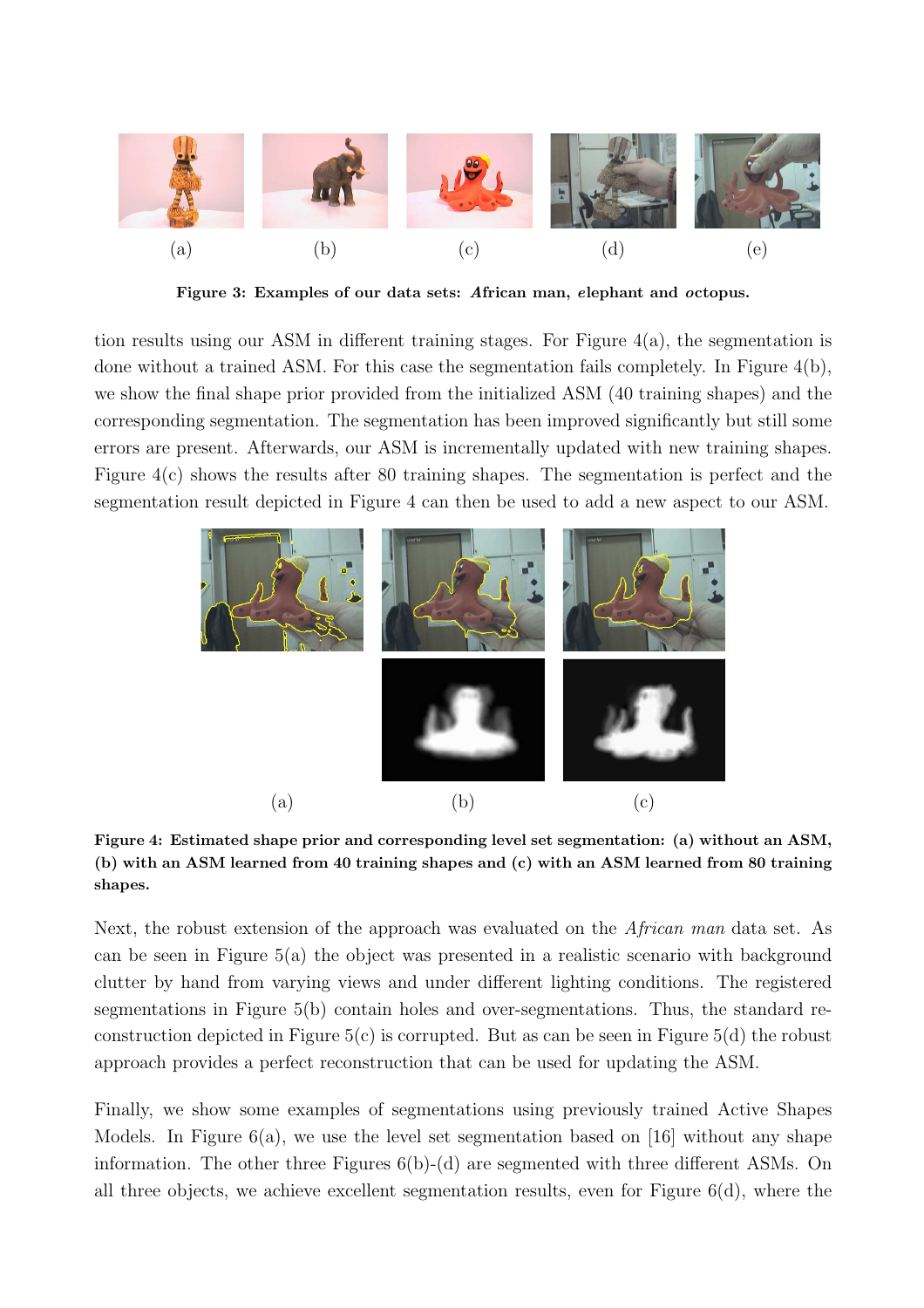

Figure 5: Robust PCA on African man data set: (a) original data, (b) segmentation and registration, (c) reconstruction, (d) robust reconstruction.

lower part of the object is highly occluded, our robust ASM is able to segment the object correctly.



Figure 6: Level set segmentation results based on [16]: (a) segmentation without a shape prior; (b)-(d) segmentation using different ASMs.

## 4 Conclusion

We have introduced a novel robust Active Shape Model, that can be updated on-line. Using a robust, incremental PCA allows us a successive update of our ASMs even with non perfect data (i.e., corrupted data by partial occlusions or imperfect segmentation). For the segmentation and shape representation, we use the work of Rousson et al. [16] but our ASM can easily be adapted to other segmentation approaches and shape representations. We performed experiments on various data sets with different objects. The advantages of the robust, incremental PCA over the standard batch PCA were shown, and we also showed the excellent results using different ASMs for segmentation. Even highly occluded objects in a cluttered background can be segmented correctly.